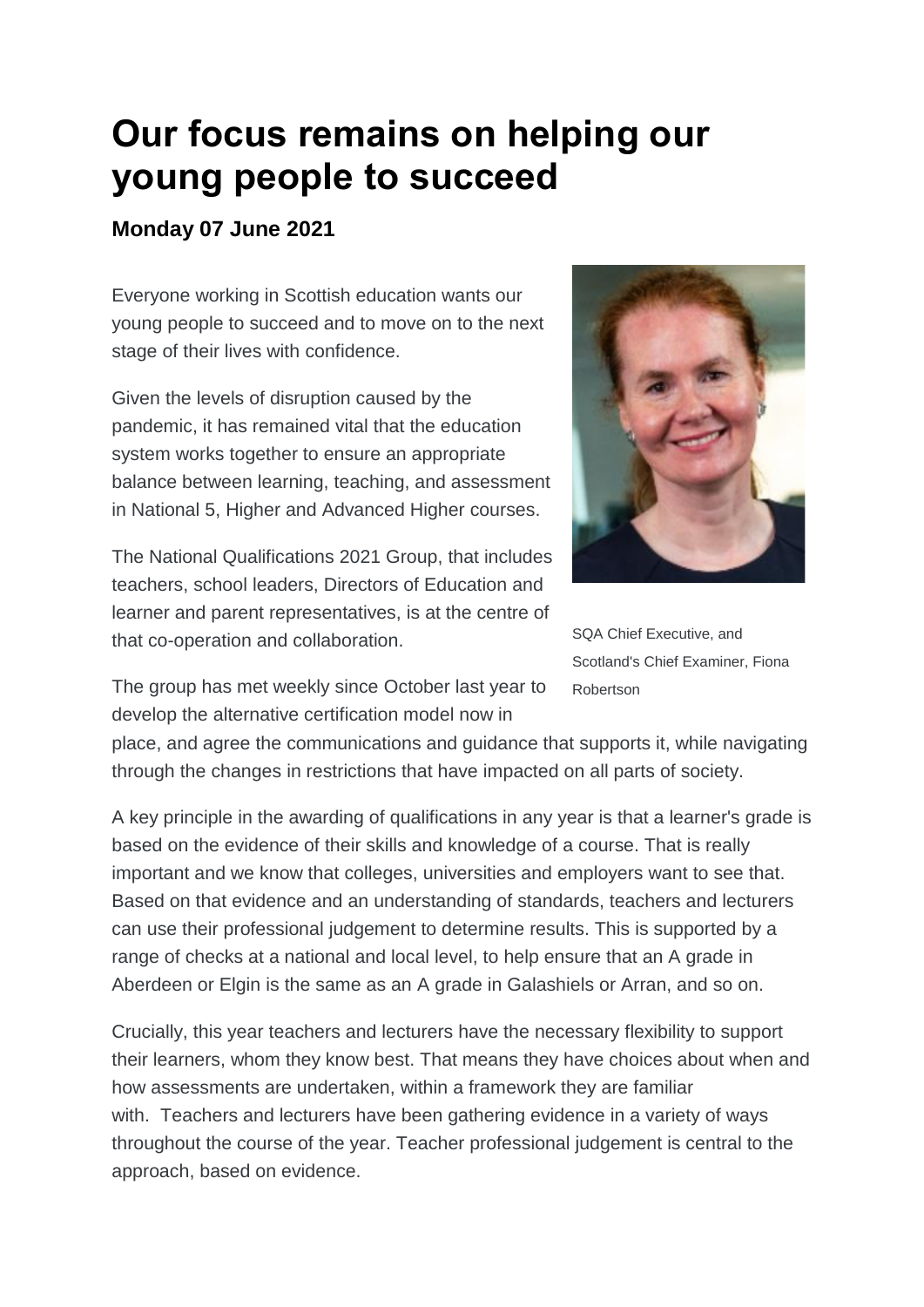Recognising the challenging circumstances of this year and their impact on young people, the National Qualifications 2021 Group has taken several steps to address the disruption, including extending the deadline by which schools, colleges and training providers can submit their evidence, meaning that as much time as possible is available for teaching and learning, which must always come first. We have also created a later certification opportunity for learners who, through no fault of their own, have had their learning and teaching unduly disadvantaged by severe disruption - for example by medical conditions, bereavement, self-isolation, or shielding - and have not been able to complete all their evidence by the end of term.

Everyone is working hard to deliver the right results, first time but it is also important that a direct right of appeal is available, and the appeals service is the final essential part of the approach to certification. This year, for the first time, [learners will have the](https://www.sqa.org.uk/sqa/97945.html)  [opportunity to appeal directly to SQA for free.](https://www.sqa.org.uk/sqa/97945.html) That is a major change and a direct response to the consultation we ran. Some young people have expressed concern that their grade could go down as a result of an appeal. Appeals most commonly result in no change of grade, because young people do get the right results first time. However, it is an important principle every year that a grade is based on the evidence. Downgrades are rare.

Learners will be able to register that they want to appeal with SQA, and we will give priority to those waiting on their grades for either a college or university place, or job or training offer, as we do every year. Advice will still be available to learners from their school or college, to inform this decision.

I fully understand the concerns and anxiety of learners and parents at this time, and after such a challenging year. Our advice, particularly at this time of year, is for learners or parents to speak to the school, college or training provider in the first instance if they have concerns. They play an important role in communicating the approach being taken, to suit individual circumstances, including any special assessment arrangements.

Together with partners across education, we are also providing resources to help answer learner questions about their next steps and their options. This includes health and wellbeing organisations to support young people at this time.

Our focus just now is on supporting our young people to get the qualifications they deserve this year, and to ensure the envelopes dropping through the letterbox on 10 August represent a fair reflection of their achievements. However, the experience of the pandemic has raised legitimate questions about the model of learning and